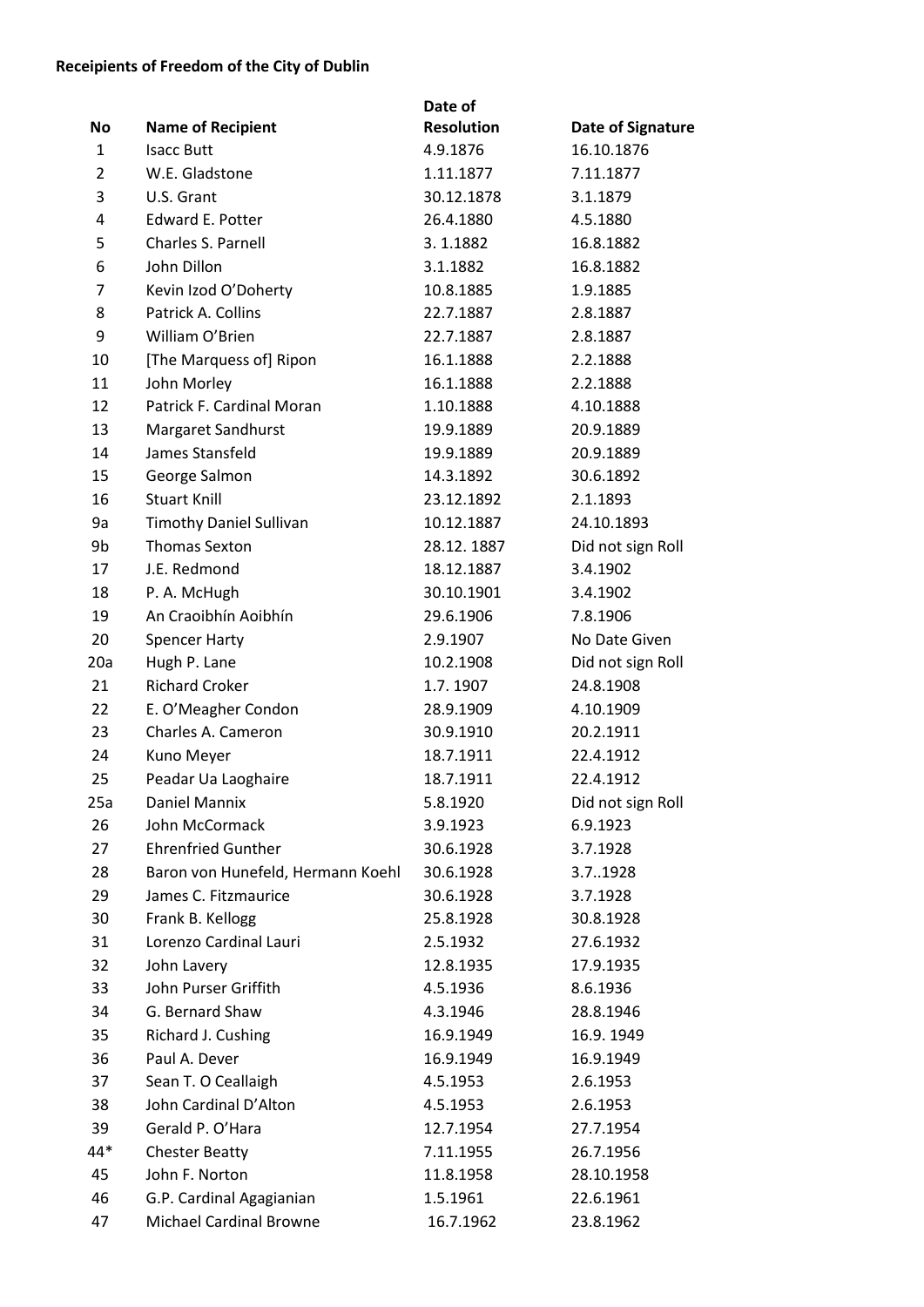| 48 | John F. Kennedy               | 27.5.1963 | 28.6.1963 |
|----|-------------------------------|-----------|-----------|
| 49 | Hilton R.H. Edwards           | 11.6.1973 | 22.6.1973 |
| 50 | Micheál Mac Liammóir          | 11.6.1973 | 22.6.1973 |
| 51 | Eamon de Valera               | 3.2.1975  | 7.3.1975  |
| 52 | John A. Costello              | 3.2.1975  | 7.3.1975  |
| 53 | Joannes Paulus PP. II         | 24.9.1979 | 29.9.1979 |
| 54 | <b>Noel Purcell</b>           | 22.6.1984 | 28.6.1984 |
| 55 | Maureen Potter (O'Leary)      | 22.6.1984 | 28.6.1984 |
| 56 | Akihito                       | 20.2.1985 | 4.3.1985  |
| 57 | Michiko                       | 20.2.1985 | 4.3.1985  |
| 58 | Stephen Roche                 | 28.9.1987 | 29.9.1987 |
| 59 | Nelson Mandela                | 18.7.1988 | 21.9.1988 |
| 60 | Pádraig Ua hIrighile          | 4.3.1991  | 22.4.1991 |
| 61 | M. Teresa M.C.                | 1.2.1993  | 2.6.1993  |
| 62 | John [Jack] Charlton          | 11.4.1994 | 26.5.1994 |
| 63 | William J. Clinton            | 6.11.1995 | 1.12.1995 |
| 64 | Gabriel M. Byrne              | 12.4.1999 | 1.5.1999  |
| 66 | <b>Paul McGuinness</b>        | 1.11.1999 | 18.3.2000 |
| 67 | The Edge                      | 1.11.1999 | 18.3.2000 |
| 68 | Larry Mullen Junior           | 1.11.1999 | 18.3.2000 |
| 69 | <b>Adam Clayton</b>           | 1.11.1999 | 18.3.2000 |
| 70 | Bono                          | 1.11.1999 | 18.3.2000 |
| 71 | Mikhail Gorbachev             | 3.12.2001 | 9.1.2002  |
| 72 | Kevin Heffernan               | 1.3.2004  | 17.5.2004 |
| 73 | Ronnie Delany                 | 5.9.2005  | 5.3.2006  |
| 75 | <b>Thomas Kinsella</b>        | 5.2.2007  | 24.5.2007 |
| 76 | Louis Le Brocquy              | 5.2.2007  | 24.5.2007 |
| 77 | Fr. Peter McVerry SJ          | 4.11.2013 | 22.3.2014 |
| 78 | Brian O'Driscoll              | 4.11.2013 | 22.3.2014 |
| 79 | Brother Kevin Crowley OFM Cap | 1.9.2014  | 28.2.2015 |
| 80 | John Giles                    | 1.9.2014  | 28.2.2015 |
| 81 | Fr. Joseph Mallin             | 7.3.2016  | 21.3.2016 |
| 82 | Jim Gavin                     | 23.9.2019 | 18.1.2020 |
| 83 | Dr. Tony Holohan              | 6.7.2020  | 19.6.2021 |

## **NOTES:**

1. Thomas Sexton did not sign the Roll of Honorary Freedom. His name has been added in pencil by another hand.

2. Sir Hugh Lane did not sign the Roll of Honorary Freedom. His name was added in pencil by a later hand.

3. Inspired by a wave of anti-German sentiment prevalent during the First World War, Dublin City Council voted on 15 March 1915 to expunge the name of Kuno Meyer from the Roll of, Honorary Freedom. The expunging resolution was rescinded by Dublin City Council on 19 April 1920, after Dr. Meyer's death.

4. Archbishop Daniel Mannix did not sign the Roll. His name was added in pencil by a later hand.

5. Aung San Suu Kyi was under house arrest in Burma when she received the Honorary Freedom of Dublin. She Subsequently signed the Roll of Honour on 18<sup>th</sup> June 2012.

6. The names of Aung San Suu Kyi (65) and Bob Geldof (74) were removed from the Roll of Honorary Freedom on 13<sup>th</sup> December 2017.

\* The numbering system, which had been disrupted by the insertion of nos. 9a, 9b, 20a and 25b, was brought